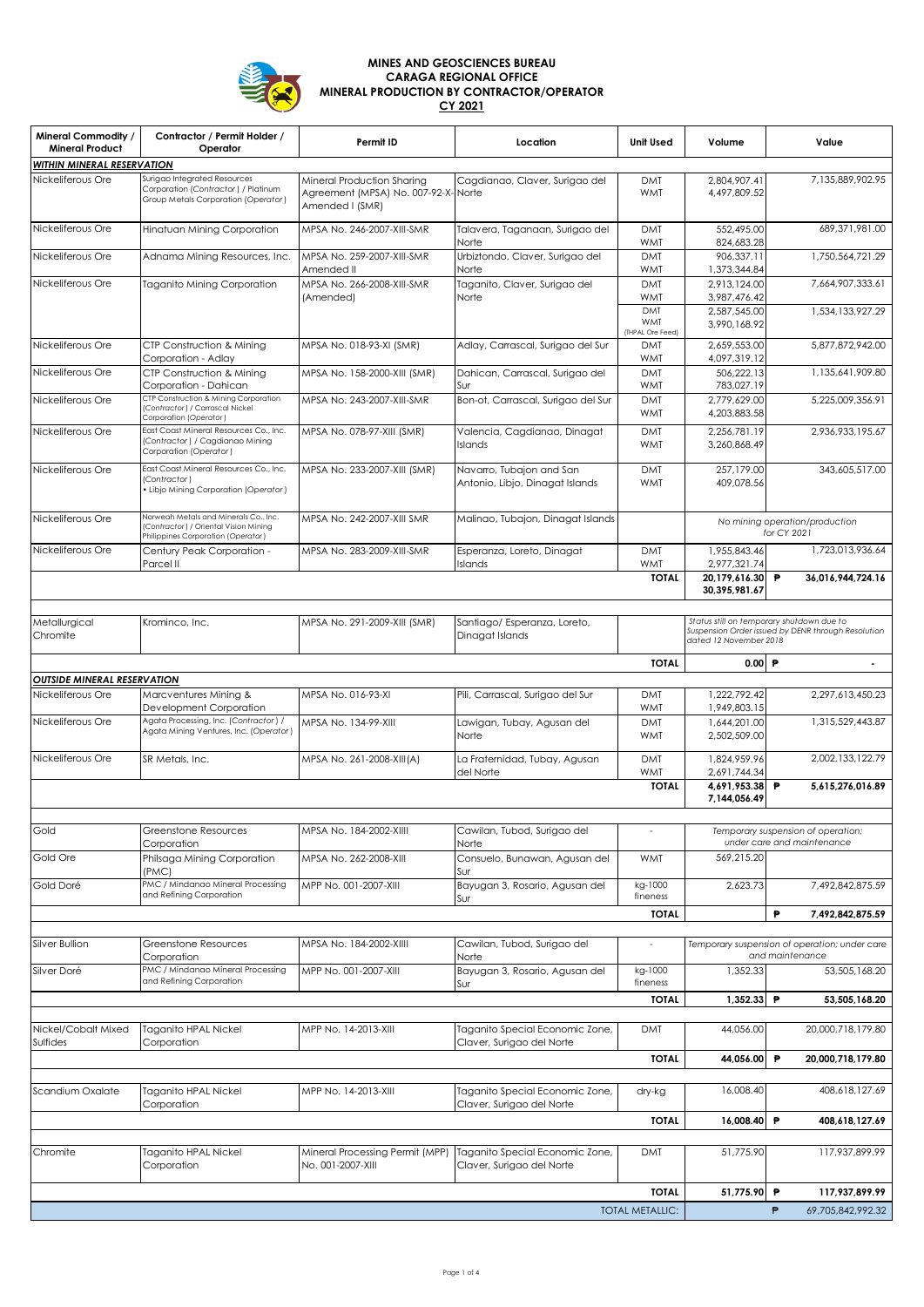| <b>Mineral Commodity /</b><br><b>Mineral Product</b> | Contractor / Permit Holder /<br>Operator | Permit ID                                         | Location                                                               | <b>Unit Used</b> | Volume                | Value                    |
|------------------------------------------------------|------------------------------------------|---------------------------------------------------|------------------------------------------------------------------------|------------------|-----------------------|--------------------------|
| Limestone                                            | Marlyn P. Mante                          | QPL-02 (ADN-10)                                   | Kitcharao, Agusan del Norte                                            | MT               | 56.93                 | 420.00                   |
| Limestone                                            | Rica A. Senaja                           | ADN-10-2018 (OPL-02)                              | Kitcharao, Agusan del Norte                                            | MT               | 1,759.44              | 12,980.00                |
|                                                      |                                          |                                                   |                                                                        | <b>TOTAL</b>     | 1,816.37 P            | 13,400.00                |
| Filling/Aggregate<br>Material                        | <b>Taganito Mining Corporation</b>       | MPSA No. 266-2008-XIII-SMR<br>(Amended)           | Claver, Surigao del Norte                                              | CU. m            | 507,666.00            | 107,553,272.65           |
|                                                      |                                          |                                                   |                                                                        | <b>TOTAL</b>     | 507,666.00 P          | 107,553,272.65           |
| Earthfill                                            | James Jay C. Satorre                     | ADN-03-2017 (QPE-01)                              | Buenavista, Agusan del Norte                                           | CU. m            | 128,940.00            | 2,578,800.00             |
|                                                      |                                          |                                                   |                                                                        | <b>TOTAL</b>     | 128,940.00 P          | 2,578,800.00             |
| <b>Base Course</b>                                   | Lucena G. Mendero                        |                                                   | San Miguel, Surigao del Sur                                            |                  | 5,100.00              | 255,000.00               |
| <b>Base Course</b>                                   | Junna Loueisa P. Moreno                  |                                                   | San Miguel, Surigao del Sur                                            | CU. m<br>CU. m   | 200.00                |                          |
|                                                      |                                          |                                                   |                                                                        | Total:           | 5,300.00 P            | 255,000.00               |
| Mountain Mix                                         | Wilson F. Jaype                          | GQP(XIII-ADS) 11-6-18                             | Esperanza, Agusan del Sur                                              | CU. m            | 2,764.00              | 65,954.80                |
|                                                      |                                          |                                                   |                                                                        | <b>TOTAL</b>     | 2,764.00 P            | 65,954.80                |
|                                                      |                                          |                                                   |                                                                        |                  |                       |                          |
| River Mix                                            | Roslyn R. Morales                        | ADN-08-2014 (SGCP-01)                             | Jabonga, Agusan del Norte                                              | cu.m             | 7,575.00              | 151,500.00               |
| River Mix/Soil                                       | Karen S. Rosales                         | ADN-011-2020 (SGCPA-03)                           | Las Nieves, Agusan del Norte                                           | cu.m             | 20.00                 | 400.00                   |
| River Mix                                            | AAA Goldwheel Trucking<br>Services Corp  | CP (XIII-ADS) 05-01-18                            | Rosario, Agusan del Sur                                                | cu.m             | 2,600.00              | 60,320.00                |
|                                                      |                                          |                                                   |                                                                        | Total:           | 10,195.00 P           | 212,220.00               |
|                                                      | Activus Dredging and Reclamation         |                                                   |                                                                        |                  |                       |                          |
| Sand                                                 | Services/ Rolando Calo                   | ADN-07-2019 (GPS-21)                              | Tubay, Agusan del Norte                                                | CU. m            | 48,920.00             | 1,167,900.00             |
| Sand                                                 | Activus Dredging and Reclamation         | <b>ISAG</b>                                       | Tubay, Agusan del Norte                                                | CU. m            | 36,000.00             | 893,000.00               |
| Sand                                                 | Cesar Michael A. Alcantara               | ADN-06-2015 (SGCPA-07)                            | Cabadbaran City, Agusan del Norte                                      | CU. m            | 29,350.00             | 733,750.00               |
| Sand                                                 | Cecilia S. Aliosada                      | ADN-06-2018 (CRDRP-18)                            | Cabadbaran City, Agusan del Norte                                      | cu.m             | 29,254.00             | 731,350.00               |
| Sand                                                 | Jonathan A. Ampelon                      |                                                   | Cabadbaran City, Agusan del Norte                                      | CU. m            | 10,810.00             | 270,250.00               |
| Sand                                                 | Mirasol P. Andrews                       | ADN-06-2018 (CRDRP-06)                            | Cabadbaran City, Agusan del Norte                                      | cu.m             | 24,740.00             | 618,500.00               |
| Sand                                                 | Erwen Apas                               | ADN-06-2020 (CRDRP-02)                            | Cabadbaran City, Agusan del Norte                                      | cu.m             | 17,585.00             | 439,625.00               |
| Sand                                                 | Marygen P. Azarcon                       | ADN-07-2021 (SGCP-09)                             | Cabadbaran City, Agusan del Norte                                      | cu.m             | 980.00                | 19,600.00                |
| Sand                                                 | Roselio A. Bartolome                     | ADN-11-2020 (SGCP-05)                             | Las Nieves, Agusan del Norte                                           | CU. m            | 5,096.00              | 101,920.00               |
| Sand                                                 | <b>Basilides B. Beray</b>                | ADN-06-2018 (CRDRP-04)                            | Cabadbaran City, Agusan del Norte                                      | cu.m             | 38,710.00             | 967,750.00               |
| Sand                                                 | Junelito Bergado                         |                                                   | Cabadbaran City, Agusan del Norte                                      | cu.m             | 7,673.00              | 191,825.00               |
| Sand                                                 | Junnie Tiu Bermudez                      | ADN-08-2020 (SGCP-01)                             | Jabonga, Agusan del Norte<br>Jabonga, Agusan del Norte                 | cu.m             | 15,975.00<br>1,730.00 | 319,500.00<br>34,600.00  |
| Sand<br>Sand                                         | Melthy M. Bermudez<br>Proceso V. Bonggot | ADN-08-2021 (SGCPA-06)<br>ADN-06-2018 (CRDRP-45)  | Cabadbaran City, Agusan del Norte                                      | cu.m<br>CU. m    | 21,881.00             | 547,025.00               |
| Sand                                                 | Candido B. Cabanban III                  | ADN-06-2019 (CRDRP-28)                            | Cabadbaran City, Agusan del Norte                                      | CU. m            | 37,215.00             | 930,375.00               |
| Sand                                                 | Baldomero B. Cabesas                     | ADN-06-2020 (CRDRP-08)                            | Cabadbaran City, Agusan del Norte                                      | cu.m             | 5,010.00              | 125,250.00               |
| Sand                                                 | Celerina C. Caga-anan                    |                                                   | Cabadbaran City, Agusan del Norte                                      | CU. m            | 3,000.00              | 75,000.00                |
| Sand                                                 | Jaime Raymond P. Carlos                  | ADN-06-2019                                       | Cabadbaran City, Agusan del Norte                                      | cu.m             | 126,968.00            | 3,174,200.00             |
| Sand                                                 | Ernesto P. Castro                        |                                                   | Cabadbaran City, Agusan del Norte                                      | cu.m             | 13,940.00             | 348,500.00               |
| Sand                                                 | Sharmaine L. del Rosario                 |                                                   | Cabadbaran City, Agusan del Norte                                      | cu. m            | 6,450.00              | 161,250.00               |
| Sand                                                 | Florentino B. Dillera                    | ADN-06-2019 (CRDRP-05)                            | Cabadbaran City, Agusan del Norte                                      | cu.m             | 26,865.00             | 671,625.00               |
| Sand                                                 | Nancy A. Ebarle                          | ADN-03-2020 (SGCP-04)                             | Buenavista, Agusan del Norte                                           | cu.m             | 3,500.00              | 70,000.00                |
| Sand                                                 | Greggy Rod L. Edjoc                      | ADN-06-2018 (CRDRP-47)                            | Cabadbaran City, Agusan del Norte                                      | cu.m             | 1,041.00              | 26,025.00                |
| Sand                                                 | Equi-parco Construction                  | Industrial Sand and Gravel                        | Cabadbaran City, Agusan del Norte                                      | cu.m             | 66,745.00             | 1,668,625.00             |
| Sand                                                 | Lucia Estubio                            | ADN-06-2019 (CRDRP-29)                            | Cabadbaran City, Agusan del Norte                                      | cu.m             | 11,039.00             | 275,975.00               |
| Sand                                                 | Peter Al Fudalan                         |                                                   | Cabadbaran City, Agusan del Norte<br>Cabadbaran City, Agusan del Norte | cu.m             | 16,495.00             | 412,375.00<br>225,000.00 |
| Sand<br>Sand                                         | Fernando Galaroza<br>Jayckel M. Galleto  | ADN-06-2019 (CRDRP-19)                            | Cabadbaran City, Agusan del Norte                                      | cu.m             | 9,000.00<br>19,450.00 | 486,250.00               |
| Sand                                                 | Tessie M. Galleto                        | ADN-06-2018 (CRDRP-02)                            | Cabadbaran City, Agusan del Norte                                      | cu.m<br>cu.m     | 19,041.00             | 476,025.00               |
| Sand                                                 | Niño Ray Ganot                           |                                                   | Cabadbaran City, Agusan del Norte                                      | cu.m             | 10,570.00             | 264,250.00               |
| Sand                                                 | Ranulfo C. Gella                         |                                                   | Cabadbaran City, Agusan del Norte                                      | CU. m            | 31,373.00             | 784,595.00               |
| Sand                                                 | Policarpio Hudieras                      |                                                   | Cabadbaran City, Agusan del Norte                                      | cu.m             | 4,035.00              | 100,875.00               |
| Sand                                                 | Simplicia A. Hudieras                    |                                                   | Cabadbaran City, Agusan del Norte                                      | cu.m             | 7,680.00              | 192,000.00               |
| Sand                                                 | Ruben A. Javier                          | ADN-06-2019 (CRDP-57)                             | Cabadbaran City, Agusan del Norte                                      | CU. m            | 11,500.00             | 287,500.00               |
| Sand                                                 | Samuel B. Lansang                        |                                                   | Cabadbaran City, Agusan del Norte                                      | cu.m             | 70,176.00             | 1,754,400.00             |
| Sand                                                 | Martin D. Leop                           |                                                   | Tubay, Agusan del Norte                                                | cu.m             | 7,990.00              | 159,800.00               |
| Sand                                                 | Ponciana D. Lim                          |                                                   | Cabadbaran City, Agusan del Norte                                      | CU. m            | 10,500.00             | 262,500.00               |
| Sand                                                 | Ryan Jade D. Lim                         |                                                   | Cabadbaran City, Agusan del Norte                                      | cu.m             | 7,780.00              | 195,250.00               |
| Sand                                                 | Randolph A. Linconada                    | ADN-06-2020 (CRDRP-13)                            | Cabadbaran City, Agusan del Norte                                      | cu.m             | 4,630.00              | 115,750.00               |
| Sand                                                 | Esmeraldo L. Lopez                       | ADN-06-2018 (CRDRP-01)                            | Cabadbaran City, Agusan del Norte                                      | CU. m            | 30,635.00             | 765,875.00               |
| Sand                                                 | Ana Delia C. Mahinay                     | ADN-06-2018 (CRDRP-15)                            | Cabadbaran City, Agusan del Norte                                      | cu.m             | 15,333.00             | 383,325.00               |
| Sand                                                 | Lyngie V. Makiling                       | ADN-07-2021 (SGCP-01)                             | Tubay, Agusan del Norte                                                | cu.m             | 41,400.00             | 828,000.00               |
| Sand                                                 | Ryan M. Marbibi                          |                                                   | Agusan del Norte                                                       | CU. m            | 22,656.00             | 566,400.00               |
| Sand                                                 | Oscar D. Montero                         |                                                   | Cabadbaran City, Agusan del Norte                                      | CU. m            | 4,845.00              | 96,820.00                |
| Sand<br>Sand                                         | Gina H. Montilla<br>Gina H. Montilla     | ADN-011-2020 (SGCPA-06)<br>ADN-011-2021 (SGCP-04) | Las Nieves, Agusan del Norte<br>Las Nieves, Agusan del Norte           | cu.m             | 120.00<br>310.00      | 2,400.00<br>6,200.00     |
| Sand                                                 | Fritzie M. Montuya                       | ADN-08-2020 (SGCP-04)                             | Jabonga, Agusan del Norte                                              | cu.m<br>CU. m    | 1,186.00              | 24,470.00                |
| Sand                                                 | Aladin N. Page                           |                                                   | Cabadbaran City, Agusan del Norte                                      | cu.m             | 6,350.00              | 158,750.00               |
| Sand                                                 | Remedios G. Pajaron                      | ADN-06-2019 (CRDRP-34)                            | Cabadbaran City, Agusan del Norte                                      | cu.m             | 40,920.00             | 1,023,000.00             |
| Sand                                                 | Alex N. Pilonggo                         | ADN-06-2019                                       | Cabadbaran City, Agusan del Norte                                      | cu.m             | 10,940.00             | 273,500.00               |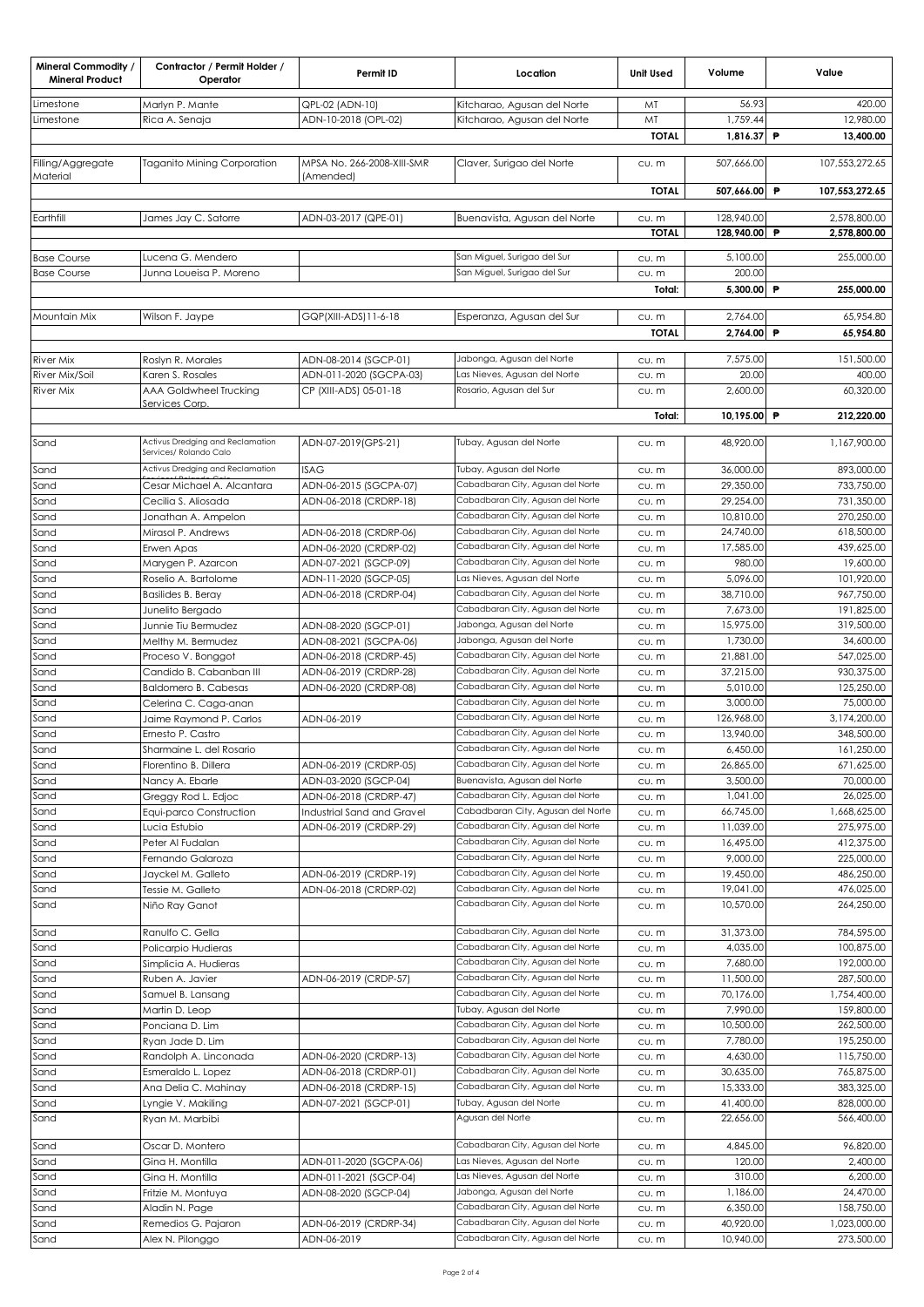| <b>Mineral Commodity /</b><br><b>Mineral Product</b> | Contractor / Permit Holder /<br>Operator           | Permit ID                             | Location                                                               | <b>Unit Used</b> | Volume                 | Value                    |
|------------------------------------------------------|----------------------------------------------------|---------------------------------------|------------------------------------------------------------------------|------------------|------------------------|--------------------------|
| Sand                                                 | Roscoe Democrito Borja Plaza                       | ADN-06-2018 (CRDRP-06)                | Cabadbaran City, Agusan del Norte                                      | CU. m            | 61,570.00              | 1,539,250.00             |
| Sand                                                 | Jose A. Rañoa                                      |                                       | Tubay, Agusan del Norte                                                | CU. m            | 3,000.00               | 60,000.00                |
| Sand                                                 | Karen S. Rosales                                   | ADN-011-2020 (SGCPA-03)               | Las Nieves, Agusan del Norte<br>Las Nieves, Agusan del Norte           | CU. m            | 150.00                 | 3,000,00                 |
| Sand<br>Sand                                         | Karen S. Rosales<br>Marvin C. Sanchez              | ADN-011-2020 (SGCP-03)<br>ADN-06-2020 | Cabadbaran City, Agusan del Norte                                      | CU. m            | 50.00<br>26,585.00     | 1,000.00<br>664,625.00   |
| Sand                                                 | St. Anne Geo Resources, Inc.                       | ADN-07-2015 (ISAG-02)                 | Tubay, Agusan del Norte                                                | cu.m<br>CU. m    | 16,840.00              | 336,800.00               |
| Sand                                                 | Rene G. Tabada                                     | ADN-03-2015 (SGCP-08)                 | Buenavista, Agusan del Norte                                           | CU. m            | 2,555.00               | 51,100.00                |
| Sand                                                 | Melona B. Toloy                                    | ADN-07-2018 (SGCP-10)                 | Tubay, Agusan del Norte                                                | CU. m            | 7,370.00               | 147,400.00               |
| Sand                                                 | Triparco Development                               | ADN-06-2019 (CRDP-27)                 | Cabadbaran City, Agusan del Norte                                      | CU. m            | 12,000.00              | 300,000.00               |
|                                                      | Corporation                                        |                                       |                                                                        |                  |                        |                          |
| Sand                                                 | Evelyn Triumfante                                  |                                       | Cabadbaran City, Agusan del Norte                                      | CU. m            | 18,245.00              | 456.125.00               |
| Sand                                                 | Joe Rayan Triumfante                               |                                       | Cabadbaran City, Agusan del Norte<br>Cabadbaran City, Agusan del Norte | CU. m            | 18,570.00<br>20,025.00 | 464,250.00<br>508.375.00 |
| Sand<br>Sand                                         | Corazon C. Udarbe<br>Ana Maria C. Vargas           | ADN-06-2011 (CBCP-02)                 | Cabadbaran City, Agusan del Norte                                      | CU. m<br>CU. m   | 10,724.00              | 268,100.00               |
| Sand                                                 | Ceasar Ian B. Yee                                  | ADN-06-2021                           | Cabadbaran City, Agusan del Norte                                      | cu.m             | 4,290.00               | 107,250.00               |
| Sand                                                 | Alva Albarico                                      | CP (XIII-ADS) 02-49-17                | Bayugan City, Agusan del Sur                                           | CU. m            | 4.000.00               | 92,800.00                |
| Sand                                                 | Leonora Berdijo                                    | CP(XIII-ADS)02-13-17                  | Bayugan City, Agusan del Sur                                           | CU. m            | 600.00                 | 13,920.00                |
| Sand                                                 | Virginia P. Correos                                |                                       | Bayugan City, Agusan del Sur                                           | CU. m            | 1,800.00               | 41,760.00                |
| Sand                                                 | Mennen N. Escrin                                   | CP (XIII-ADS) 08-02-20                | Sta. Josefa, Agusan del Sur                                            | CU. m            | 9,926.00               | 230,283.20               |
| Sand                                                 | Julius E. Labor                                    | CP (XIII-ADS) 013-0001                | Bayugan City, Agusan del Sur                                           | CU. m            | 5,800,00               | 134,560.00               |
| Sand                                                 | Maricel Pagkaliwagan                               | CP(XIII-ADS) 02-034                   | Bayugan City, Agusan del Sur                                           | cu.m             | 12,400.00              | 287,680.00               |
| Sand                                                 | Robert R. Spandonis                                | CP(XIII-ADS) 14-02-11                 | Esperanza, Agusan del Sur                                              | CU. m            | 992.00                 | 29,772.80                |
| Sand                                                 | Ma. Louella M. Yu                                  |                                       | Bayugan City, Agusan del Sur                                           | CU. m            | 1,300.00               | 30,160.00                |
| Sand                                                 | Marlo B. Arreza                                    |                                       | Madrid, Surigao del Sur                                                | CU. m            | 40.00                  | 2,000.00                 |
| Sand                                                 | Melbert Arreza                                     |                                       | Madrid, Surigao del Sur                                                | CU. m            | 108.00                 | 5,400.00                 |
| Sand                                                 | Rene Joy Climaco                                   |                                       | Madrid, Surigao del Sur                                                | CU. m            | 1,276.00               | 63,800.00                |
| Sand                                                 | Auberto Estrada, Jr.                               |                                       | Madrid, Surigao del Sur                                                | CU. m            | 3.530.00               | 176,500.00               |
| Sand                                                 | Auberto Estrada, Sr.                               |                                       | Madrid, Surigao del Sur                                                | CU. m            | 1,516.00               | 75,800.00                |
| Sand                                                 | Teodoro Gringin                                    |                                       | Madrid, Surigao del Sur                                                | CU. m            | 1,019.00               | 50,950.00                |
| Sand                                                 | Lucena G. Mendero                                  |                                       | San Miguel, Surigao del Sur                                            | CU. m            | 2,880.00               | 144,000.00               |
| Sand<br>Sand                                         | Junna Loueisa P. Moreno<br>Carlosito Sullano       |                                       | San Miguel, Surigao del Sur<br>Madrid, Surigao del Sur                 | CU. m            | 100.00<br>230.00       | 11,500.00                |
| Sand                                                 | Romel A. Vega                                      |                                       | San Miguel, Surigao del Sur                                            | CU. m            |                        |                          |
|                                                      |                                                    |                                       |                                                                        | CU. m<br>Total:  | 1,246,111.00           | P<br>30,768,291.00       |
|                                                      |                                                    |                                       |                                                                        |                  |                        |                          |
| Gravel                                               | Ninita A. Arreza                                   | ADN-03-2019 (SGCP-25)                 | Buenavista, Agusan del Norte                                           | CU. m            | 6,410.00               | 128,200.00               |
| Gravel                                               | Proceso V. Bonggot                                 | ADN-06-2018 (CRDRP-45)                | Cabadbaran City, Agusan del Norte                                      | CU. m            | 4,110.00               | 102,750.00               |
| Gravel                                               | Wilma B. Cadungog                                  | ADN-06-2018 (CRDRP-025)               | Cabadbaran City, Agusan del Norte                                      | CU. m            | 10,190.00              | 254,750.00               |
| Gravel                                               | Gina H. Montilla                                   | ADN-011-2020 (SGCPA-06)               | Las Nieves, Agusan del Norte                                           | CU. m            | 28.00                  | 560.00                   |
| Gravel                                               | Gina H. Montilla                                   | ADN-011-2021 (SGCP-04)                | Las Nieves, Agusan del Norte                                           | CU. m            | 100.00                 | 2,000.00                 |
| Gravel                                               | Fritzie M. Montuya                                 | ADN-08-2020 (SGCP-04)                 | Jabonga, Agusan del Norte                                              | CU. m            | 60.00                  | 1,500.00                 |
| Gravel                                               | Karen S. Rosales                                   | ADN-011-2020 (SGCPA-03)               | Las Nieves, Agusan del Norte                                           | CU. m            | 80.00                  | 1,600.00                 |
| Gravel                                               | Karen S. Rosales                                   | ADN-011-2020 (SGCP-03)                | Las Nieves, Agusan del Norte                                           | CU. m            | 50.00                  | 1,000.00                 |
| Gravel<br>Gravel                                     | Marlo B. Arreza<br>Melbert Arreza                  |                                       | Madrid, Surigao del Sur                                                | cu.m             | 40.00<br>210.00        | 2,000.00<br>10,500.00    |
| Gravel                                               | Rene Joy Climaco                                   |                                       | Madrid, Surigao del Sur<br>Madrid, Surigao del Sur                     | cu.m<br>cu.m     | 1,356.00               | 67,800.00                |
| Gravel                                               | Auberto Estrada, Jr.                               |                                       | Madrid, Surigao del Sur                                                | cu.m             | 3,620.00               | 181,000.00               |
| Gravel                                               | Auberto Estrada, Sr.                               |                                       | Madrid, Surigao del Sur                                                | cu.m             | 1,718.00               | 85,900.00                |
| Gravel                                               | Teodoro Gringin                                    |                                       | Madrid, Surigao del Sur                                                | cu.m             | 1,191.00               | 59,550.00                |
| Gravel                                               | Jonard K. Semafranca                               |                                       | Madrid, Surigao del Sur                                                | cu.m             | 528.00                 | 26,400.00                |
| Gravel                                               | Carlosito Sullano                                  |                                       | Madrid, Surigao del Sur                                                | cu.m             | 210.00                 | 10,500.00                |
| Gravel                                               | Glen Michael B. Uriat                              |                                       | Madrid, Surigao del Sur                                                | cu.m             | 1,274.00               | 150,100.00               |
|                                                      |                                                    |                                       |                                                                        | Total:           | 31,175.00 P            | 1,086,110.00             |
|                                                      |                                                    |                                       |                                                                        |                  |                        |                          |
| Sand and Gravel                                      | <b>Adfil Corporation</b>                           |                                       | Cabadbaran City, Agusan del Norte                                      | cu.m             | 18,495.00              | 295,920.00               |
| Sand and Gravel                                      | Franz Josef Arquisola                              | ADN-06-2018 (CRDP-33)                 | Cabadbaran City, Agusan del Norte                                      | cu.m             | 1,390.00<br>36,590.00  | 34,750.00                |
| Sand and Gravel                                      | Gracelyn A. Arquisola                              |                                       | Cabadbaran City, Agusan del Norte<br>Cabadbaran City, Agusan del Norte | cu.m             | 7,018.00               | 914,750.00<br>175,450.00 |
| Sand and Gravel<br>Sand and Gravel                   | Stephen Philip C. Arquisola<br>Meriam Dolor Balogo |                                       | Santiago, Agusan del Norte                                             | cu.m             | 160.00                 | 4,000.00                 |
| Sand and Gravel                                      | Evelyn A. Intino                                   | ADN-06-2018 (CRDRP-03)                | Cabadbaran City, Agusan del Norte                                      | cu.m<br>cu.m     | 11,705.00              | 292,625.00               |
| Sand and Gravel                                      | Ironwood Mineral Tech.                             | ADN-07-2017 (ISAG-03)                 | Tubay, Agusan del Norte                                                | cu.m             | 1,410.00               | 28,200.00                |
| Sand and Gravel                                      | Sotico Gilaw Montalban                             | ADN-06-2021 (CRDRP-01)                | Cabadbaran City, Agusan del Norte                                      | cu.m             | 490.00                 | 12,250.00                |
| Sand and Gravel                                      | Fritzie M. Montuya                                 | ADN-08-2020 (SGCP-04)                 | Jabonga, Agusan del Norte                                              | cu.m             | 615.00                 | 12,300.00                |
| Sand and Gravel                                      | Ruben G. Rabuya/3 Kids Sand                        | ADN-07-2021 (SGCP-12)                 | Buenavista, Agusan del Norte                                           | cu.m             | 660.00                 | 16,500.00                |
|                                                      | and Gravel Trading                                 |                                       |                                                                        |                  |                        |                          |
| Sand and Gravel                                      | South Arkipelago Gravel and<br>Sand                | MPP No. 003-2018-XIII                 | Cabadbaran City, Agusan del Norte                                      | CU. m            | 500.00                 | 98,000.00                |
| Sand and Gravel                                      | South Arkipelago Gravel and                        | ADN-06-2018 (CRDRP-51)                | Cabadbaran City, Agusan del Norte                                      | CU. m            | 12,428.00              | 310,700.00               |
| Sand and Gravel                                      | Sand<br>Jean Esther D. Adon                        | CP (XIII-ADS) 07-07-20                | Trento, Agusan del Sur                                                 | cu.m             | 3,200.00               | 74,240.00                |
| Sand and Gravel                                      | Emelio A. Aseo                                     | CP (XIII-ADS) 14-10-17                | Esperanza, Agusan del Sur                                              | cu.m             | 9,362.00               | 219,021.20               |
| Sand and Gravel                                      | Raul P. Asis                                       | CP (XIII-ADS) 07-51-17                | Trento, Agusan del Sur                                                 | cu.m             | 466.00                 | 10,811.20                |
| Sand and Gravel                                      | Remedios B. Bande                                  | CP (XIII-ADS) 14-12-19                | Prosperidad, Agusan del Sur                                            | cu.m             | 2,608.00               | 60,505.60                |
| Sand and Gravel                                      | <b>Bella Beray</b>                                 | CP (XIII-ADS) 07-01-18                | Trento, Agusan del Sur                                                 | cu.m             | 2,375.00               | 55,099.70                |
| Sand and Gravel                                      | Celerina P. Besoyo                                 | CP (XIII-ADS) 03-0191                 | Prosperidad, Agusan del Sur                                            | cu.m             | 1,200.00               | 24,000.00                |
| Sand and Gravel                                      | Jeanlyn Ruth P. Besoyo                             | CP (XIII-ADS) 037                     | Prosperidad, Agusan del Sur                                            | cu.m             | 3,792.00               | 79,416.00                |